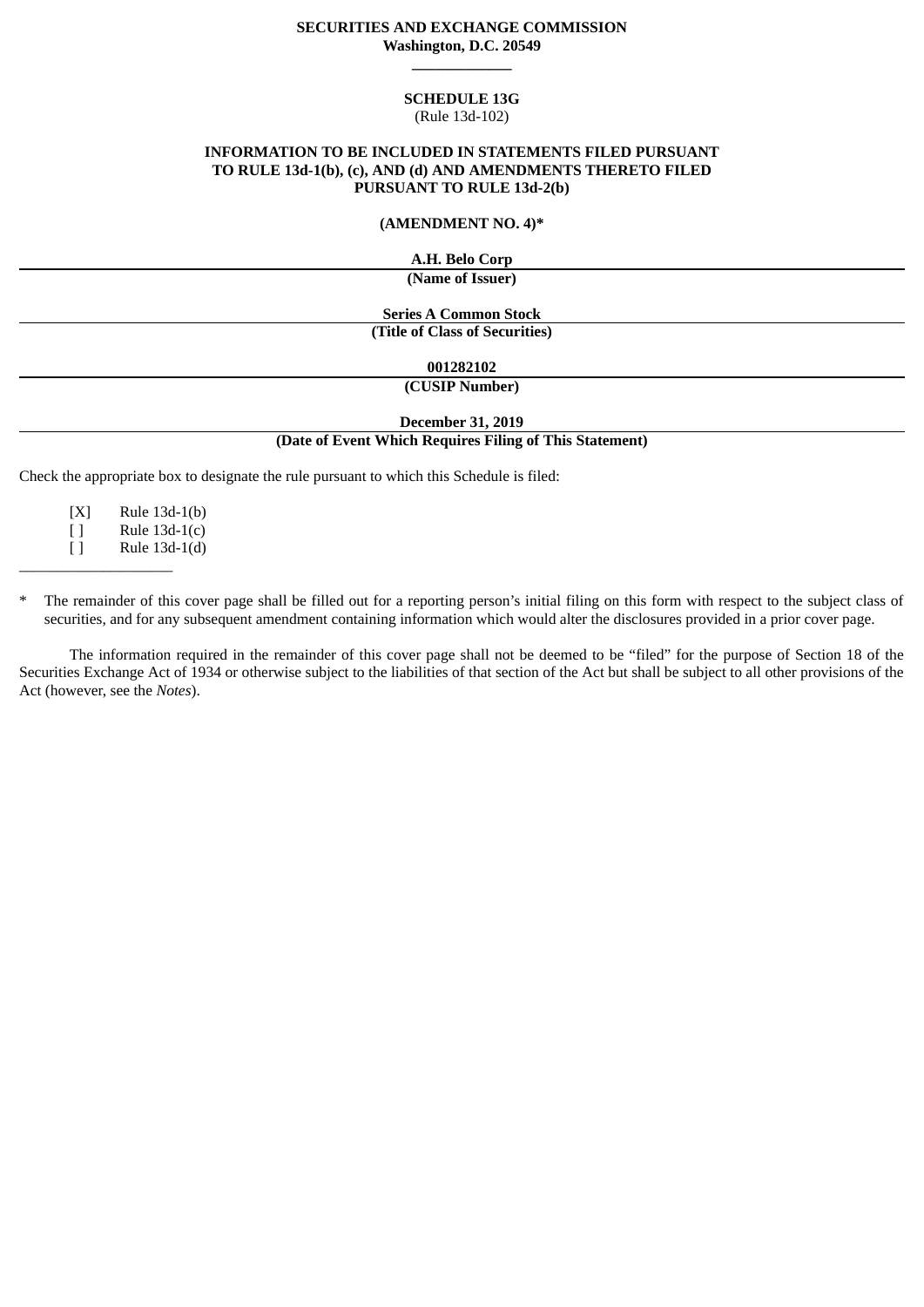|                |                                                                                                                               |                | <b>CUSIP NO. 001282102</b>                                                        | 13G | Page 2 of 5 Pages     |  |  |
|----------------|-------------------------------------------------------------------------------------------------------------------------------|----------------|-----------------------------------------------------------------------------------|-----|-----------------------|--|--|
| 1              |                                                                                                                               |                | NAMES OF REPORTING PERSONS S.S. OR<br>I.R.S. IDENTIFICATION NOS. OF ABOVE PERSONS |     |                       |  |  |
|                | 82-0566501                                                                                                                    |                |                                                                                   |     |                       |  |  |
| $\overline{2}$ |                                                                                                                               |                | CHECK THE APPROPRIATE BOX IF A MEMBER OF A GROUP                                  |     | $(a)$ [ ]<br>$(b)$ [] |  |  |
| 3              | <b>SEC USE ONLY</b>                                                                                                           |                |                                                                                   |     |                       |  |  |
| 4              | CITIZENSHIP OR PLACE OF ORGANIZATION                                                                                          |                |                                                                                   |     |                       |  |  |
|                | Minnesota                                                                                                                     |                |                                                                                   |     |                       |  |  |
|                |                                                                                                                               | 5              | <b>SOLE VOTING POWER</b>                                                          |     |                       |  |  |
|                | <b>NUMBER OF</b><br><b>SHARES</b><br><b>BENEFICIALLY</b><br><b>OWNED BY</b><br><b>EACH</b><br><b>REPORTING</b><br>PERSON WITH |                | 1,016,955                                                                         |     |                       |  |  |
|                |                                                                                                                               | 6              | <b>SHARED VOTING POWER</b>                                                        |     |                       |  |  |
|                |                                                                                                                               |                | $\boldsymbol{0}$                                                                  |     |                       |  |  |
|                |                                                                                                                               | $\overline{7}$ | <b>SOLE DISPOSITIVE POWER</b>                                                     |     |                       |  |  |
|                |                                                                                                                               |                | 1,016,955                                                                         |     |                       |  |  |
|                |                                                                                                                               | 8              | SHARED DISPOSITIVE POWER                                                          |     |                       |  |  |
|                |                                                                                                                               |                | $\Omega$                                                                          |     |                       |  |  |
| 9              | AGGREGATE AMOUNT BENEFICIALLY OWNED BY EACH REPORTING PERSON                                                                  |                |                                                                                   |     |                       |  |  |
|                | 1,016,955                                                                                                                     |                |                                                                                   |     |                       |  |  |
| 10             | CHECK BOX IF THE AGGREGATE AMOUNT IN ROW 9 EXCLUDES CERTAIN SHARES<br>$\left[ \ \right]$                                      |                |                                                                                   |     |                       |  |  |
| 11             | PERCENT OF CLASS REPRESENTED BY AMOUNT IN ROW 9                                                                               |                |                                                                                   |     |                       |  |  |
|                | 5.35%                                                                                                                         |                |                                                                                   |     |                       |  |  |
| 12             | TYPE OF REPORTING PERSON                                                                                                      |                |                                                                                   |     |                       |  |  |
|                | 1A                                                                                                                            |                |                                                                                   |     |                       |  |  |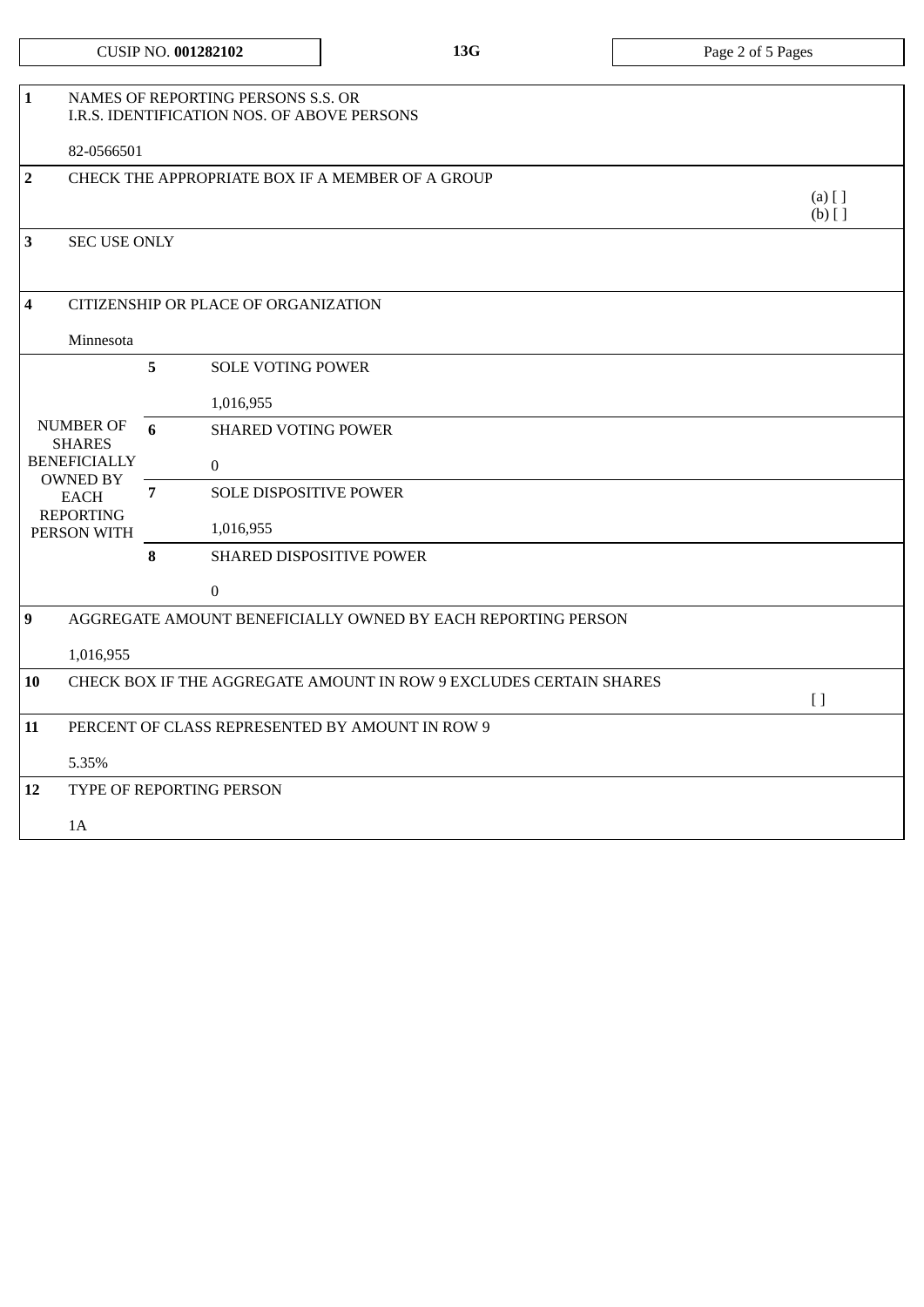Item 1. (a) **Name of Issuer:**

A.H. Belo Corp

#### (b) **Address of Issuer's Principal Executive Offices:**

1954 COMMERCE STREET DALLAS, TEXAS 75201

# Item 2. (a) **Name of Person Filing:**

Punch & Associates Investment Management, Inc.

# (b) **Address of Principal Business Office or, if None, Residence:**

7701 France Ave. So., Suite 300 Edina, MN 55435

(c) **Citizenship:**

Minnesota

### (d) **Title of Class of Securities:**

Common

(e) **CUSIP Number:**

001282102

#### Item 3. If This Statement is Filed Pursuant to Rule 13d-1(b), or 13d-2(b) or (c), Check Whether the Person Filing is a:

- (a) [ ] Broker or dealer registered under Section 15 of the Exchange Act.
- (b) [ ] Bank as defined in Section 3(a)(6) of the Exchange Act.
- (c) [ ] Insurance company as defined in Section 3(a)(19) of the Exchange Act.
- (d) [ ] Investment company registered under Section 8 of the Investment Company Act.
- (e  $[X]$  An investment adviser in accordance with Rule 13d-1(b)(1)(ii)(E);
- (f)  $\left[ \right]$  An employee benefit plan or endowment fund in accordance with Rule 13d-1(b)(1)(ii)(F);
- (g)  $\left[ \right]$  A parent holding company or control person in accordance with Rule 13d-1(b)(1)(ii)(G);
- (h) [ ] A savings association as defined in Section 3(b) of the Federal Deposit Insurance Act;
- (i) [ ] A church plan that is excluded from the definition of an investment company under Section 3(c)(14) of the Investment Company Act;
- (j)  $\left[\right]$  Group, in accordance with Rule 13d-1(b)(1)(ii)(J).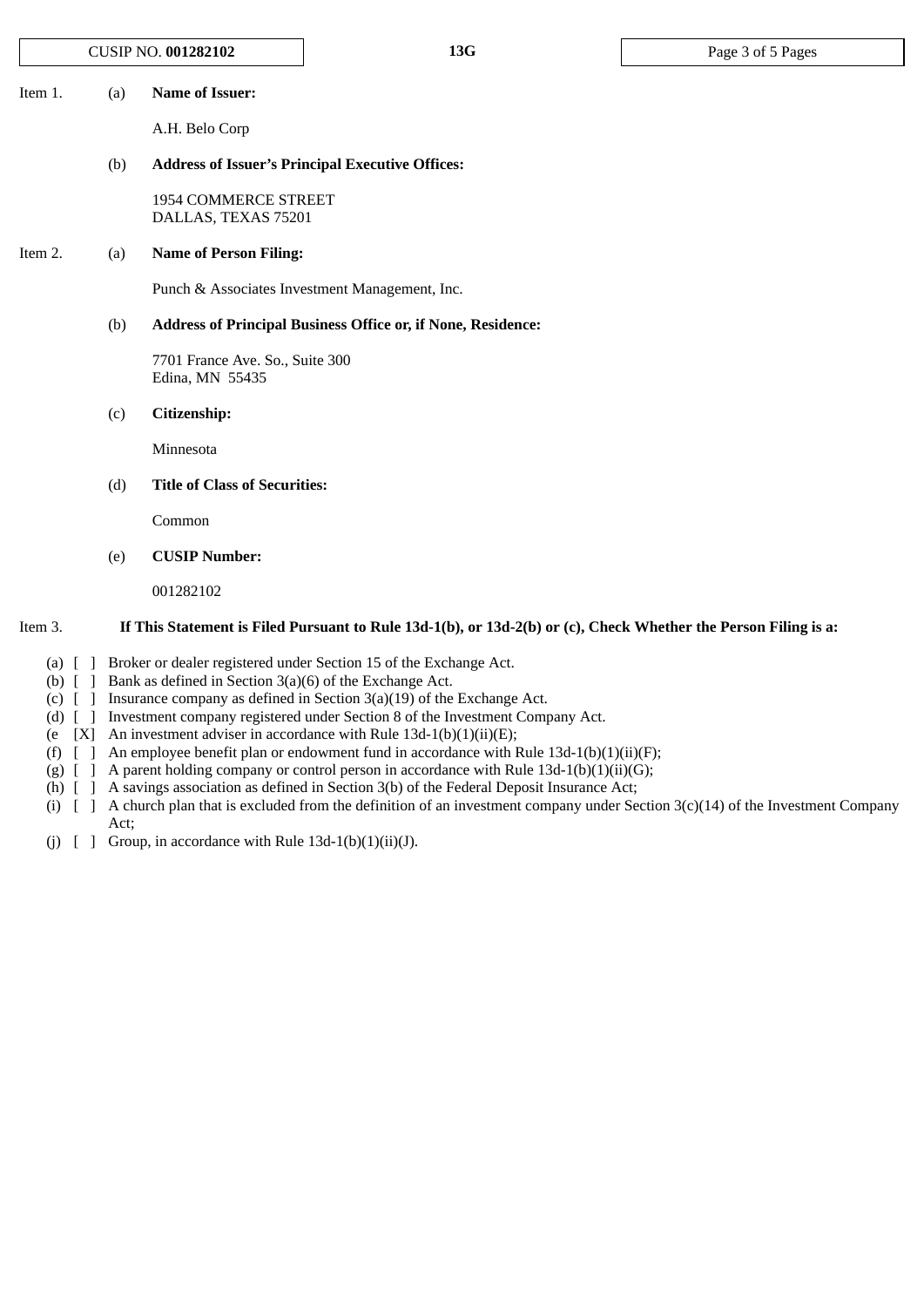| Item 4. |                            | Ownership.                                                                                                                                                                                                                                                                 |                  |  |  |  |  |
|---------|----------------------------|----------------------------------------------------------------------------------------------------------------------------------------------------------------------------------------------------------------------------------------------------------------------------|------------------|--|--|--|--|
| (a)     | Amount beneficially owned: |                                                                                                                                                                                                                                                                            |                  |  |  |  |  |
| (b)     |                            | Percent of class:                                                                                                                                                                                                                                                          | 5.35%            |  |  |  |  |
| (c)     |                            | Number of shares as to which the person has:                                                                                                                                                                                                                               |                  |  |  |  |  |
|         | (i)                        | Sole power to vote or to direct the vote:                                                                                                                                                                                                                                  | 1,016,955        |  |  |  |  |
|         | (ii)                       | Shared power to vote or to direct the vote:                                                                                                                                                                                                                                | $\overline{0}$   |  |  |  |  |
|         | (iii)                      | Sole power to dispose or to direct the disposition of:                                                                                                                                                                                                                     | 1,016,955        |  |  |  |  |
|         | (iv)                       | Shared power to dispose or to direct the disposition of:                                                                                                                                                                                                                   | $\boldsymbol{0}$ |  |  |  |  |
| Item 5. |                            | Ownership of Five Percent or Less of a Class.<br>If this statement is being filed to report the fact that as of the date hereof the reporting person has ceased to be the beneficial<br>owner of more than five percent of the class of securities, check the following [] |                  |  |  |  |  |
| Item 6. |                            | Ownership of More than Five Percent on Behalf of Another Person.                                                                                                                                                                                                           |                  |  |  |  |  |
|         |                            | Not applicable                                                                                                                                                                                                                                                             |                  |  |  |  |  |
| Item 7. |                            | Identification and Classification of the Subsidiary Which Acquired the Security Being Reported on by the Parent<br><b>Holding Company or Control Person.</b>                                                                                                               |                  |  |  |  |  |
|         |                            | Not applicable                                                                                                                                                                                                                                                             |                  |  |  |  |  |
| Item 8. |                            | <b>Identification and Classification of Members of the Group.</b>                                                                                                                                                                                                          |                  |  |  |  |  |
|         |                            | Not applicable                                                                                                                                                                                                                                                             |                  |  |  |  |  |
| Item 9. |                            | <b>Notice of Dissolution of Group.</b>                                                                                                                                                                                                                                     |                  |  |  |  |  |
|         |                            | Not applicable                                                                                                                                                                                                                                                             |                  |  |  |  |  |

CUSIP NO. **001282102 13G** Page 4 of 5 Pages